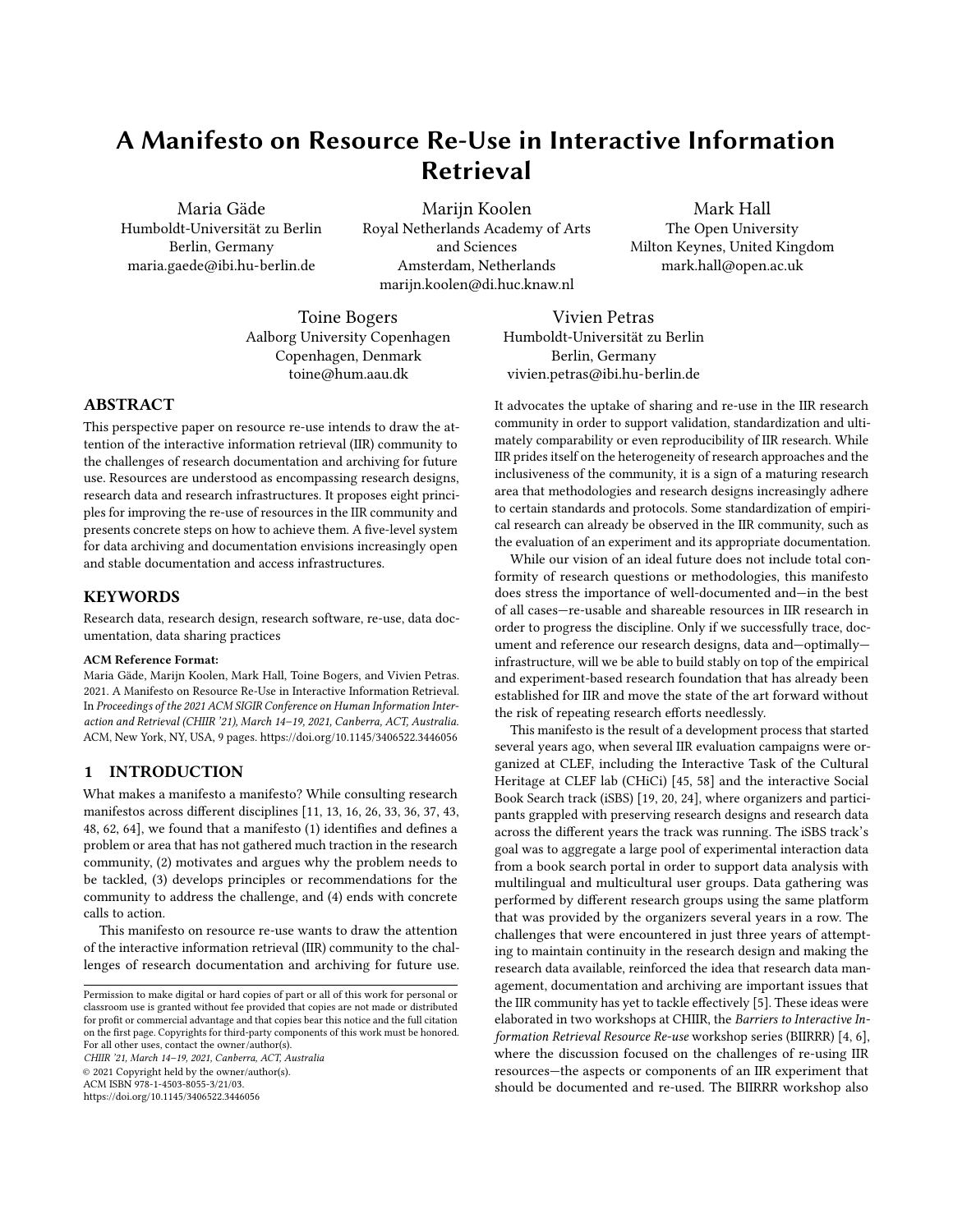<span id="page-1-1"></span>

Figure 1: The three resource types that make up research: research design, research infrastructure, and research data

tested the publication of so-called experience papers, which allowed authors to discuss and document the research designs of previously published studies in a more detailed way—with room for describing failed experiments—which were not possible in the original outcomes-focused research publications.

This perspective paper—the Manifesto on Resource Re-use in IIR—is the culmination of these community discussions and thought processes. We first define the concepts re-use and resource (Section [2\)](#page-1-0) before we motivate why re-use and documentation are important steps in moving IIR research forward (Section [3\)](#page-2-0). We then propose eight principles for improving the re-use of resources in the IIR community and present concrete steps on how to achieve them (Section [4\)](#page-3-0). Finally, we outline a plan on how to achieve the principles (Section [5\)](#page-6-0).

Our manifesto is intended to draw the IIR community's attention to aspects in our research projects that are sometimes overlooked in favor of ever more creative and innovative design work. We hope to spark a discussion within the wider community on the principles which, at the very least, should increase awareness of research documentation aspects in our community and, ideally, have a lasting and positive effect on own research practices.

# <span id="page-1-0"></span>2 DEFINING RESOURCE AND RE-USE

As we will expand upon further in Section [4.2,](#page-3-1) we believe that clearly defining the terminology used in a research study is essential to its successful future documentation and re-use. We therefore start our manifesto by defining the terminology used in the rest of the paper.

#### <span id="page-1-2"></span>2.1 Resources

Research is a complex process that is supported by three main resource types that should be documented and re-used. As shown in Figure [1,](#page-1-1) we view these resources as interlocking puzzle pieces representing the different elements of the research process: (1) research design, (2) research infrastructure, and (3) research data.

Research design, the first type of resource, is defined here as the methods and techniques used to collect and analyse the empirical data [\[10\]](#page-7-10). This includes the design of the research environment (e.g., location of study, study participants, tasks), any data collection protocols or other instruments used (including the questions and scales) as well as the data analysis methods and measures [\[15,](#page-7-11) [44\]](#page-8-10).

We do not consider the physical research environment to be part of the research design, but part of the research infrastructure instead. In many research fields and in IIR in particular, a technical infrastructure is also required and designed to handle the experimental procedure and tools and support the overall execution of the research design. In IIR, the *research infrastructure* usually provides access to an IR system (including software, interfaces and collections) as well as the application of the data collection techniques such as user management, pre- and post-test questionnaires, assignment and randomization of user tasks, interaction logging, and other components [\[22,](#page-7-12) [51,](#page-8-11) [57\]](#page-8-12).

Finally, the type of resource that has arguably received the most attention in recent years is research data. An increasing focus on open access and open science has been responsible for promoting research data publication and the further development of research data repositories [\[40\]](#page-8-13). Research data is typically defined quite broadly, for instance by Pryor [\[49,](#page-8-14) p. 3], who defines it as "the output of any systematic investigation involving a process of observation, experiment or the testing of a hypothesis, which when assembled in context and interpreted expertly will produce new knowledge", a heterogeneity that is echoed by Borgman [\[7\]](#page-7-13). We define research data as any data that has been collected, observed, generated or created during or as a results of the research process.

For the purposes of the IIR community and this manifesto, we view research as a holistic process and consider the term 'resource' to cover any component belonging to one of these three resource types: research design, research infrastructure and research data.

#### 2.2 Re-use

Several recent articles discuss and disagree on what exactly constitutes re-use. Pasquetto et al. [\[42\]](#page-8-15) define re-use as use of data by someone other than the creator of the data. When the creator uses the data beyond the original purpose for which it was created, it is still embedded in the creator's context, which they define as use. In the context of reproducibility there are different types of re-use, e.g., "reanalzying published data, repeating the study, reprocessing the 'raw' data, or replicating the findings under different conditions" [\[41\]](#page-8-16). Broader re-use includes activities such as "returning to one's own data for later comparisons, acquiring datasets from public or private sources to compare to newly collected data, surveying available datasets as background research for a new project, or conducting reanalyses of one or more datasets to address new research questions" [\[41\]](#page-8-16). Pasquetto et al. [\[41\]](#page-8-16) therefore see re-use as a process, not as a single action.

In defining different levels of re-use associated with different curation intensities, the U.S. National Science Board [\[59,](#page-8-17) p. 20] propose a continuum of local to global re-use, which ranges from research data collections that are focused on the specific research project for which they were made with minimal curation, to resource collections that serve a community and with more curation, all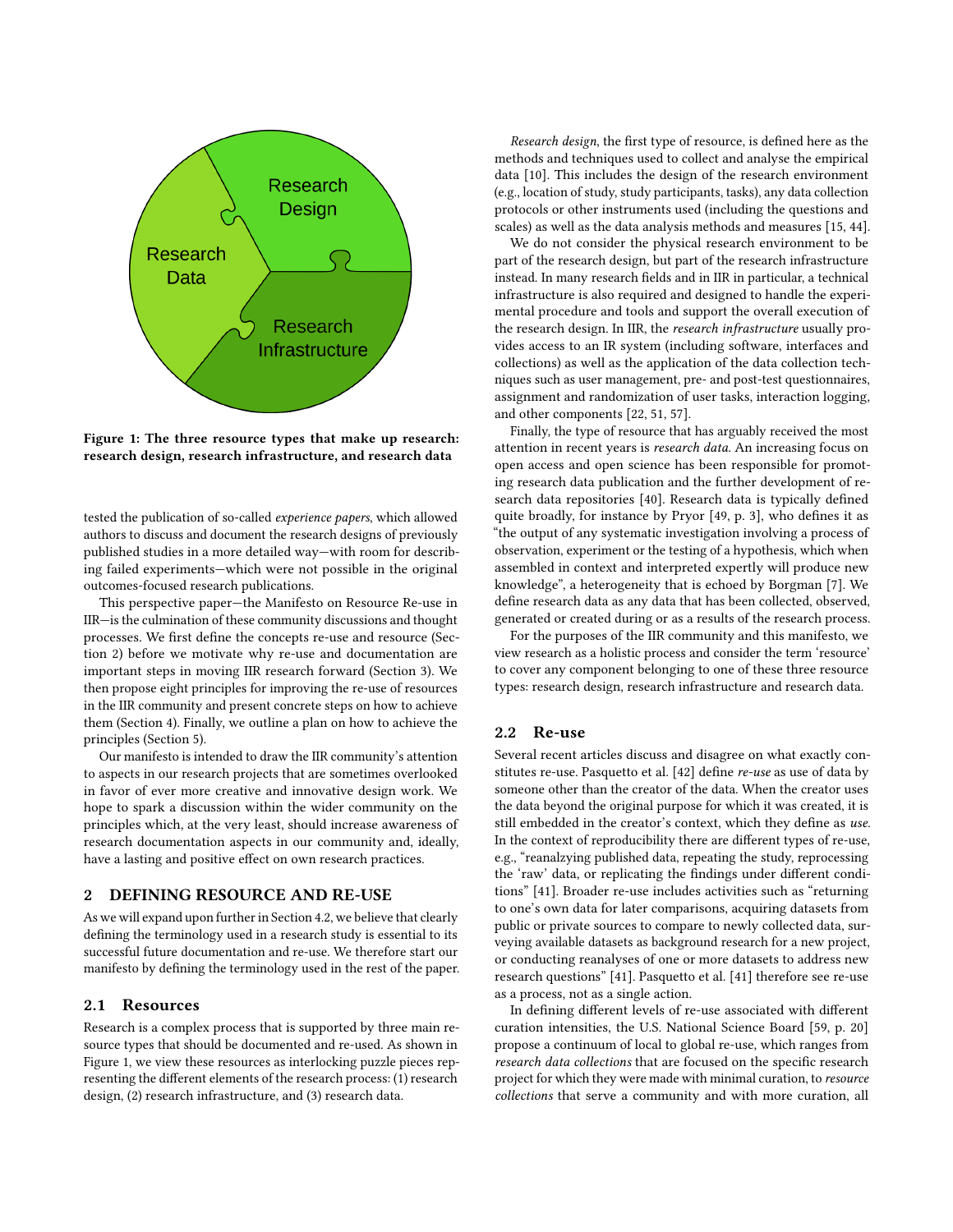the way to reference collections that serve a wider community and follow robust and comprehensive standards. The characteristics of the resource collection determine its potential for re-use by others, with re-use in a wider community requiring increasing levels of curation and documentation.

There is a set of related concepts regarding re-usable research, which Schöch [\[52\]](#page-8-18) considers distinguishable by three variables: research question, research data and research method. In Schöch [\[52\]](#page-8-18)'s conceptual analysis, re-use of data happens when it is used for a different research question using a different method. Using the same data with the same method for a different research question would be reinterpretation. Using the same data with the same question and method would be replication, while using a different dataset with the same question and method would be reproduction. Re-use is here defined not by the data producers or re-users, but by the context within which the use takes places.

Van de Sandt et al. [\[60\]](#page-8-19) compared 20 definitions of re-use found in the literature and provided an analysis of the discourse around use and re-use to identify and compare their characteristics. They find that there is no clear way to distinguish between use and re-use, as there are no attributes or characteristics that clearly delineate the two. This is particularly true in disciplines where research data is not necessarily generated for a single project, but for community use, such as social science panels on societal questions. Van de Sandt et al. define (re-)use as "the use of any research resource regardless of when it is used, the purpose, the characteristics of the data and its user".

For the purposes of the IIR community and this manifesto, we define re-use in its broadest sense as use of research data, research designs or infrastructure for more than an individual purpose.

### <span id="page-2-0"></span>3 THE IMPORTANCE OF RE-USE

Research cultures that promote re-use and support it through sustainable data sharing habits, policies and infrastructures allow its researchers to spend more of their time working on knowledge discovery and innovation instead of repetition of development work. It also allows for the replication and reproduction of earlier studies, thereby vetting those results and solidifying the joint foundation of scientific knowledge that future studies can build on [\[8\]](#page-7-14). Young researchers that aim to enter a research field and interdisciplinary projects building upon previous research will particularly benefit from data sharing. The formulation of the FAIR standards in 2016 with the explicit goal of ensuring the sustainable use of research data exemplifies this mindset [\[63\]](#page-8-20). FAIR means that research data should be (1) findable, (2) accessible, (3) interoperable and (4) re-usable—with these principles applying equally to researchers (data producers) and repositories (data providers). Our manifesto is closely aligned with the FAIR principles [\[63\]](#page-8-20), but focuses on the specific issues encountered in IIR, while at the same time expanding the scope beyond research data to encompass research designs and infrastructure.

While research data access, re-use, and reproducibility have been promoted for years, there is still much we do not know about the intentions, incentives, practices and barriers to re-use [\[41,](#page-8-16) [60\]](#page-8-19). One of the major barriers to optimal re-use of research data is often the lack of contextualization and implicit knowledge transfer [\[41\]](#page-8-16). Sharing research data means more than just sharing the original input and output data to an experiment. For a complete understanding and reliable interpretation of the data, the context of data production also needs to be documented. This includes information about the environment in which the experiments were designed and took place as well as implicit knowledge that was gained and drawn upon before, during, and after the study.

For contextual information, the research designs of data producing studies also need to be documented, archived, and shared to enable their re-use. While complete and transparent documentation of research designs is important for all types of studies, it is perhaps even more important in the context of qualitative research, which is part of the IIR method portfolio. Here, re-using the research design is often the only possibility to reproduce or validate previous studies, since it is often more problematic to make qualitative research data available for re-use due to ethical or legal issues, in particular privacy protection—such as interview data for example [\[32,](#page-7-15) [34\]](#page-8-21).

The development of the research infrastructure represents a major investment of time and effort, much of which is duplicated or could be reduced through adaptation and re-use. The difficulty is that—except for very generic components, such as the underlying information retrieval system—re-use generally requires rewriting significant parts of the code base [\[22\]](#page-7-12), resulting in a tendency to rewrite from scratch. Even for more generic aspects of the IIR research infrastructure, such as software to manage the participants flow through an experiment, the attempts at developing a re-usable solution [\[25,](#page-7-16) [54,](#page-8-22) [57\]](#page-8-12) have not achieved any uptake. This mirrors the state of research software re-use in general [\[2,](#page-7-17) [14,](#page-7-18) [21\]](#page-7-19).

Some disciplines, such as the social sciences or psychology, have already progressed far in documenting and providing access to research data and research designs [\[50,](#page-8-23) [55\]](#page-8-24). Resource re-use is no less important for the IIR field: IIR studies are typically complex due to the interaction between users and the search system(s) and the combination of user- and system-centered evaluation [\[30\]](#page-7-20). This necessitates sophisticated research designs with rich combinations of data collection and analysis methods and a research infrastructure with many interdependent IR system components. In the past few decades, there have been several multi-year IIR campaigns that have attempted to re-use the experimental setup from year to year within the campaign, such as the TREC Interactive Track (1997–2002) [\[39\]](#page-8-25), the INEX Interactive Track (2004–2010) [\[38,](#page-8-26) [47,](#page-8-27) [56\]](#page-8-28), the Cultural Heritage in CLEF (CHiC) Interactive Task (2013) [\[46,](#page-8-29) [58\]](#page-8-9), and the interactive Social Book Search (iSBS) task (2014-2016) [\[19,](#page-7-4) [20,](#page-7-5) [24\]](#page-7-6).

While these campaigns have provided a great deal of insight into the challenges and opportunities for longer-term re-use of IIR resources [\[5,](#page-7-7) [22\]](#page-7-12), there has been relatively little re-use of resources related to research design or research infrastructure from campaign to campaign. Despite an ongoing interest in standardising IIR experimentation and evaluation within evaluation campaigns, this shows that establishing and maintaining a collaborative process and platform to support the re-use of IIR resources remains an unsolved issue. This is further compounded by a need for flexibility in being able to tailor the research design to the specific search scenario of each study or campaign.

Nevertheless, there have been efforts to collect, archive, and make available certain types of IIR study resources. For instance,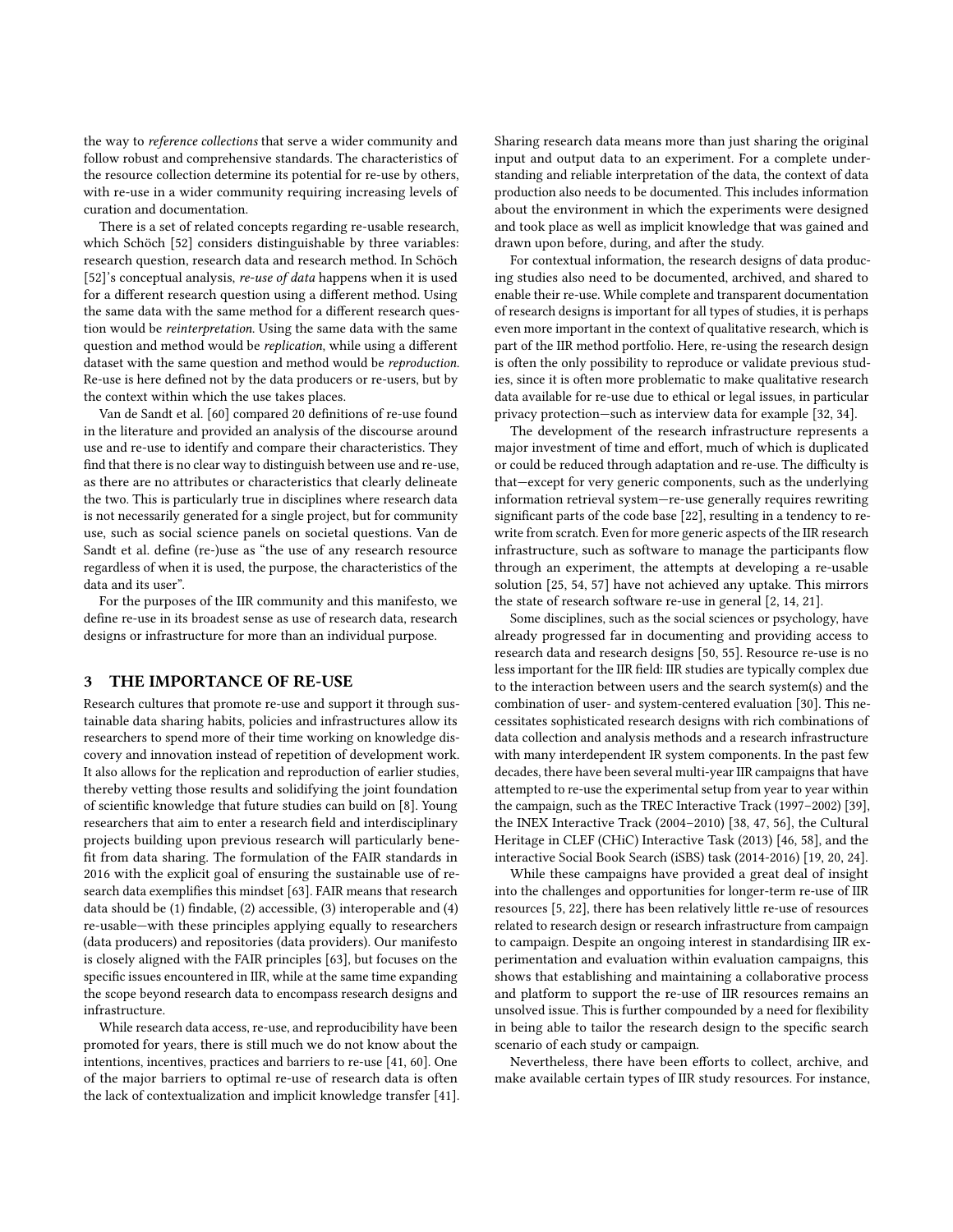<span id="page-3-3"></span>

Figure 2: Principles to Support Re-Use in IIR

the Repository of Assigned Search Tasks  $(\mathsf{RepAST})^1$  $(\mathsf{RepAST})^1$  collects, categorises, and provides access to a large collection of search tasks mined from publications of IIR studies [\[18\]](#page-7-21). Apart from the RepAST initiative, however, no continuity or satisfying re-use practices appears to have been established throughout the years [\[5\]](#page-7-7). Our goal with this manifesto is to provide both guiding principles as well as concrete steps to stimulate and strengthen the re-use of IIR resources.

# <span id="page-3-0"></span>4 PRINCIPLES TO SUPPORT RE-USE IN IIR

We now present eight principles for improving resource re-use in the IIR community, which are visualized in Figure [2.](#page-3-3) At the core lie the principles on *Knowledge* (#1) and *Terminology* (#2) that underpin everything else. The remaining principles are split into those aimed at the individual researcher—Plan (#3), Document (#4), and Publish (#5)—and those aimed at the IIR community as a whole—Require (#6) and Reward (#7). Around all of these sits the Strive for more! principle (#8) that encourages all of us, both individually and as a community, to move re-use forward. For each principle, we describe who we argue is primarily responsible for it as well as which of the three resource types the principle addresses; Table [1](#page-4-0) contains an overview of this information. All principles apply to all resource types (see Section [2.1\)](#page-1-2), but may be more relevant for some than for others (see Section [5.1\)](#page-6-1).

# 4.1 Principle 1: Make tacit knowledge explicit

# All implicit knowledge, choices, and study aspects should be noted, codified, and made explicit.

Transforming existing protocols and research methods, with all the distinct elements that they consist of, into a study requires a large number of choices, that are often based upon implicit knowledge and experience. These implicit aspects of the study are often hard to codify, but they need to be documented and made explicit to enable any re-use. This extends into the study itself, where checklists and notes should be used to capture exceptions and unusual aspects or events [\[9\]](#page-7-22).

Inspired by the Manifesto for Research Services [\[11\]](#page-7-0), this principle helps not only with reproducibility, but also reduces the risk of biases and other issues that later call into question the study's results. Additionally, by describing the tacit knowledge of a study and comparing it with others, it becomes possible to gradually develop and merge that tacit knowledge into the research design, formalisms and procedures, which can then be more easily codified [\[27\]](#page-7-23) and become common ground.

#### Concrete actions.

- Prepare a checklist of the practical matters to take into account before, during, and after the experiment.
- Document your exact study goals, research questions, premises, and (if applicable) hypotheses.
- Take notes, screenshots (and photos or videos where appropriate) during your experiments.
- Take note of actions and decisions that are not part of standardized research designs and not on the checklist.
- Take note of aspects that are difficult to reproduce and describe them.

# <span id="page-3-1"></span>4.2 Principle 2: Define your terminology

# All concepts and terms should be precisely defined, ideally referring to existing, published definitions.

Even though many concepts and terms are common in the community, there are often multiple definitions with subtle or not so subtle differences. The specific definitions used in a study should be made explicit, including references to publications where they exist. Where existing definitions are not used, a clear explanation should be provided for why new definitions are required. The terminology should also be used precisely and consistently throughout the study.

This is particularly important as IIR is a highly interdisciplinary field, with researchers coming from various academic backgrounds, who might not all be familiar with the same concepts and terminology, or who would assume different definitions based on their disciplinary background and training. Reproducibility, for instance, is defined by Claerbout and Karrenbach [\[12\]](#page-7-24) as the same researchers using the same experimental setup, whereas the ACM definition [\[1\]](#page-7-25) refers to this as repeatability. Instead, ACM defines reproducibility as a different research group using a different setup to confirm the reported outcomes and findings. The potential misunderstandings that could arise from such subtle differences could be avoided by providing clear and specific definitions.

### Concrete actions.

- Identify which concepts and terminology you will use while creating your research design.
- Look for alternative definitions or related concepts.
- Discuss differences in definitions and uses of concepts and terms that you find across publications.
- Discuss to what extent they apply to your work.

<span id="page-3-2"></span><sup>1</sup>[https://ils.unc.edu/searchtasks/search.php,](https://ils.unc.edu/searchtasks/search.php) last visited April 21, 2021.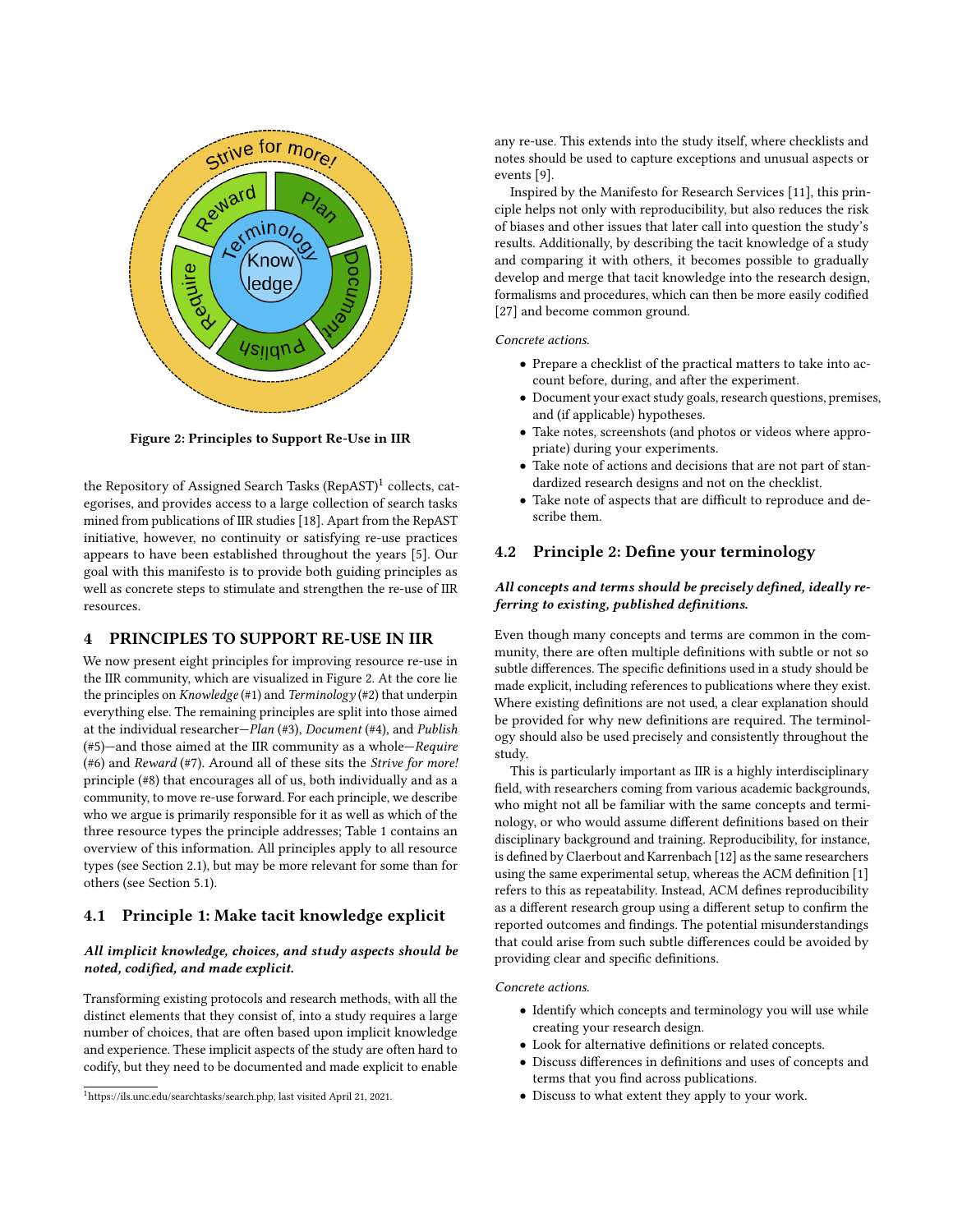<span id="page-4-0"></span>

| Principle      | <b>Primary responsibility</b> |           | Resource types addressed |      |                |
|----------------|-------------------------------|-----------|--------------------------|------|----------------|
|                | Researcher                    | Community | Designs                  | Data | Infrastructure |
| #1 Knowledge   |                               |           |                          |      |                |
| #2 Terminology |                               |           |                          |      |                |
| #3 Plan        |                               |           |                          |      |                |
| #4 Document    |                               |           |                          |      |                |
| #5 Publish     |                               |           |                          |      |                |
| #6 Require     |                               |           |                          |      |                |
| #7 Reward      |                               |           |                          |      |                |
| #8 Strive      |                               |           |                          |      |                |

Table 1: Overview of the primary responsibility for each of the eight principles (left) as well as the different resource types addressed by them (right).

- Argue for the definitions you choose or why you introduce your own.
- Cite papers that define concepts that you use including those with alternative definitions that you do not use.

# 4.3 Principle 3: Plan the data life cycle

## The full data life cycle, covering collection, processing, analysis, publication, and archiving, should be planned before starting any data collection.

Data collection is often time- and resource-consuming. Therefore, IIR research should start with an initial Data Management Plan (DMP) that clearly describes what kind of research data will be collected or generated during the study, how it will be stored, managed, described and analysed, and how it will be shared and archived at the end of the study. This ensures that the collection and usage of data is transparent to the participants and research community.

In the fields of medical and health studies, presenting such as DMP in advance is generally a basic requirement [\[31,](#page-7-26) [35,](#page-8-30) [61\]](#page-8-31) and these plans are usually made publicly available. Increasingly, funding organizations require a DMP to be submitted together with a project proposal in most data-producing research areas [\[53\]](#page-8-32). There are several tools, which will support the creation of a  $\mathrm{DMP}^2$  $\mathrm{DMP}^2$ , which will also provide guidelines on how to document and archive data appropriately.

#### Concrete actions.

- Start with a data management plan and document what data will be collected and for which purpose.
- Make sure that your data collection practice follows current data protection and privacy regulations such as the General Data Protection Regulation (GDPR) in the European Union.
- Publish your data management plan as part of your research project and/or publication of results.

# 4.4 Principle 4: Document your research resources

### All aspects of the research resources should be documented in detail.

In principle, everything required to reproduce an experiment, including the raw research data, analyses and systems used should be documented. As an initial minimum requirement, the research design must be documented to enable a basic level of resource reuse. This includes the experimental setup (e.g., location of study, study participants, tasks), any data collection protocols or other instruments used (including the questions and scales) as well as the data analysis and measures [\[44\]](#page-8-10).

Documenting the research design must include implicit knowledge and terminology definitions as covered by principles #1 and #2. Additionally, contextual information, such as the study goals, research questions, or associated publications should also be documented. Where available, standardized and machine-readable documentation formats should be used, e.g., the User Study Exchange Format [\[23\]](#page-7-27).

In a more advanced re-use context, the research data and research infrastructure (including software) should also be documented in similar ways.

Concrete actions.

- Review existing practices and guidelines (in the social sciences it is common to archive codebooks for research designs, for example).
- Define your data model or use a community standard for research resource documentation.

# 4.5 Principle 5: Archive & publish your research resources

All documentation (see principle #4) should be archived in open access, long-term storage to be available for publication reviews and should then be published in a referenceable location.

<span id="page-4-1"></span><sup>2</sup> See for instance [https://dmponline.dcc.ac.uk/,](https://dmponline.dcc.ac.uk/) last visited April 21, 2021.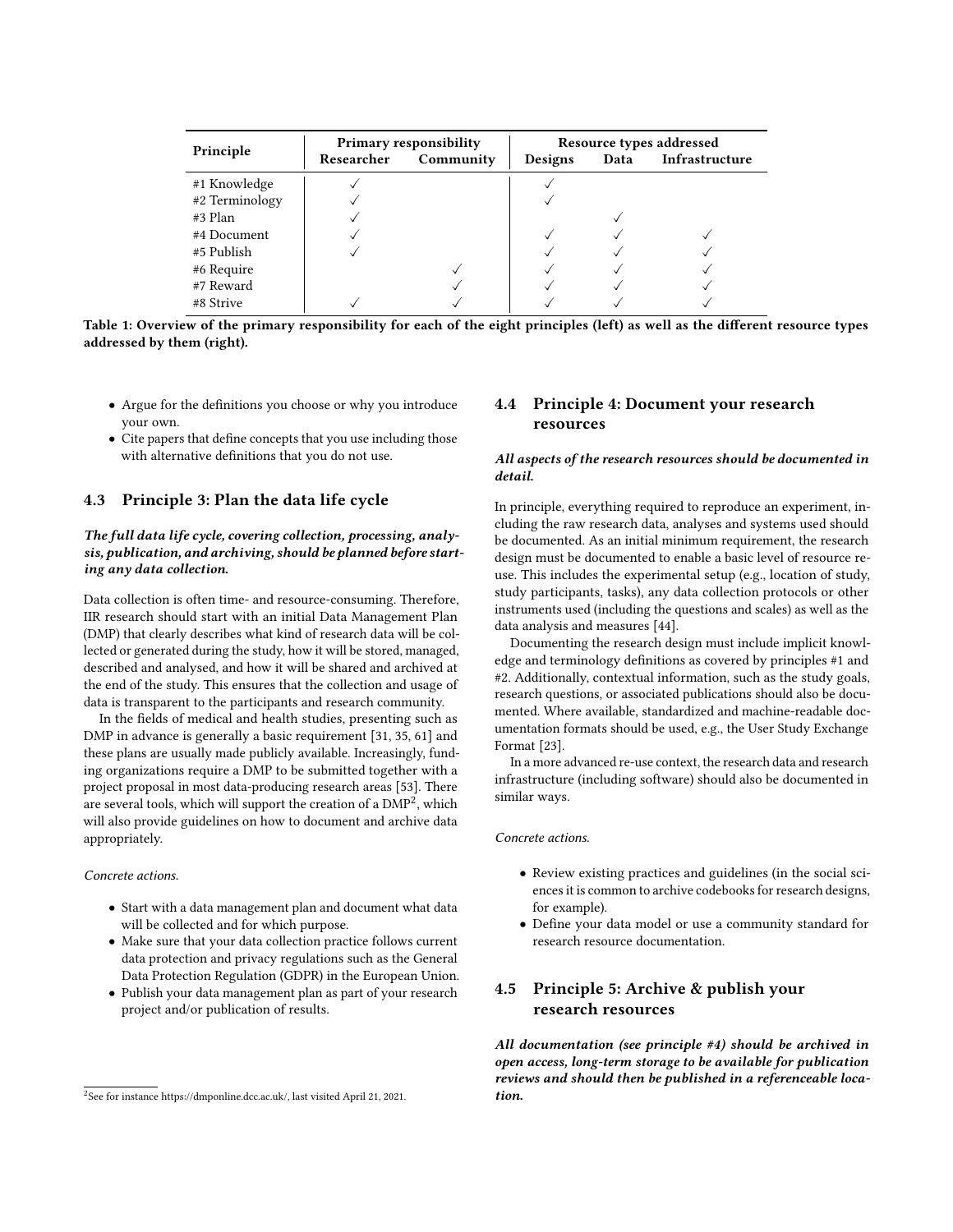Publications are generally limited in the amount of space available to authors and details on the research designs, data and infrastructure are frequently the first victim of this limit [\[29\]](#page-7-28). There are several platforms where additional research data and documents can be formally published, e.g., the Open Science Framework $^3$  $^3$ , Zen-odo<sup>[4](#page-5-1)</sup>, or figshare<sup>[5](#page-5-2)</sup>. Many funding organisations already require that publications must be made available via public open access repositories—some of them can also be used to archive the research designs and other research resources.

A dedicated repository for research designs in IIR does not (yet) exist, but for some resources related to the research designs, specific repositories exist, for example RePaST for tasks [\[18\]](#page-7-21). Tasks used in studies should therefore also be provided to those repositories to provide more access points for the community. This may involve some duplication of work, but if machine-readable formats are used, this should reduce the effort required.

Concrete actions.

- Identify an appropriate open access archive repository.
- Separately archive those aspects of the resources that can be freely shared and those that cannot for legal or other reasons.
- Include links to the archived resources in the publication submission.
- After publication of research outcomes, publish those resource aspects that can be freely shared and update the publication to refer to those.
- Publish parts of the resources to specialised repositories, where such exist.

# 4.6 Principle 6: Require basic sharing practices

# Publication venues should require that resources be archived and available to reviewers.

The foundations for this principle are often already in place with publishers [\[17\]](#page-7-29). What is needed is that journals and conferences in the IIR field adopt them. This principle also goes hand-in-hand with principle #7, which is focused on rewarding good resource sharing behaviour. Together they should produce better, more co-operative outcomes [\[3\]](#page-7-30). Optionally, publication venues could also require that the archived resources are published after the main publication.

To ensure uptake, minimally the research design documentation must become a required part of the publication process. For complete transparency, also the research data and infrastructures should be made available first to reviewers and then—if at all possible—to the public. If a data archival section is already a requirement for a publication, the research design documentation can be integrated there, but if not, then there should be a required section in the paper that includes a referenceable link to the documentation.

#### Concrete actions.

• Require that at least documented research designs for IIR studies are available to reviewers at CHIIR.

• Petition journals relevant to the IIR field to add research design and data archiving into their publication workflow.

# 4.7 Principle 7: Reward good sharing practices

# Researchers who follow good sharing practices should be visibly rewarded.

Complementing the basic requirements in principle #6, the IIR community should also develop a range of rewards to highlight good reusability practice. Changing the incentives for responsible sharing practices is a problem that requires a coordinated effort by all stakeholders to alter existing reward structures—authors, reviewers, chairs/editors, publishers, funders, institutions, and societies.

One particular reward mechanism that shows promise are badges to acknowledge reusability practices. Promoting or even requiring such badges would signal that the IIR community values these practices. An example of the successful use of such a badging system is the Psychological Science journal, where the adoption of open data badges has had a positive effect, increasing data sharing by a factor of more than ten [\[37\]](#page-8-3). Another such initiative is by the Association for Computing Machinery (ACM), which proposes a set of badges to denote functional, reusable, and available research artifacts [\[1\]](#page-7-25).

Another approach for rewarding good practices would be to provide incentives towards providing more detail when reporting methodology, study procedures, i.e., the research design, and results. This is achieved by either allowing authors to add extra pages to a publication or provide additional publication venues or categories, dedicated to the reporting of research designs. This would remove the current incentive structure towards providing simplified, 'clean' narratives, which can result in the incomplete reporting of research designs or results.

# Concrete actions.

- Allow for adding pages to a publication that are focused on reporting research designs.
- Institute a badging system with different levels at CHIIR, ISIC, and topically related journals.
- Institute an award for best-documented research paper at conferences like CHIIR.
- Add a publication category focused on reporting research designs, such as the experience papers at the 2019 BIIRRR workshop.

# 4.8 Principle 8: Strive for more!

Unlike the previous seven principles, which cover the basics required to embed re-use practices into the IIR community, this principle covers where the IIR community could go next. As such, the principle does not contain any concrete steps, only potential actions.

### Potential actions.

• If you have shared your research design and data management plan, the next step is to share your research data and infrastructure. If you have shared your data and research

<span id="page-5-0"></span><sup>3</sup><https://osf.io>

<span id="page-5-1"></span><sup>4</sup><https://zenodo.org>

<span id="page-5-2"></span><sup>5</sup><https://figshare.com/>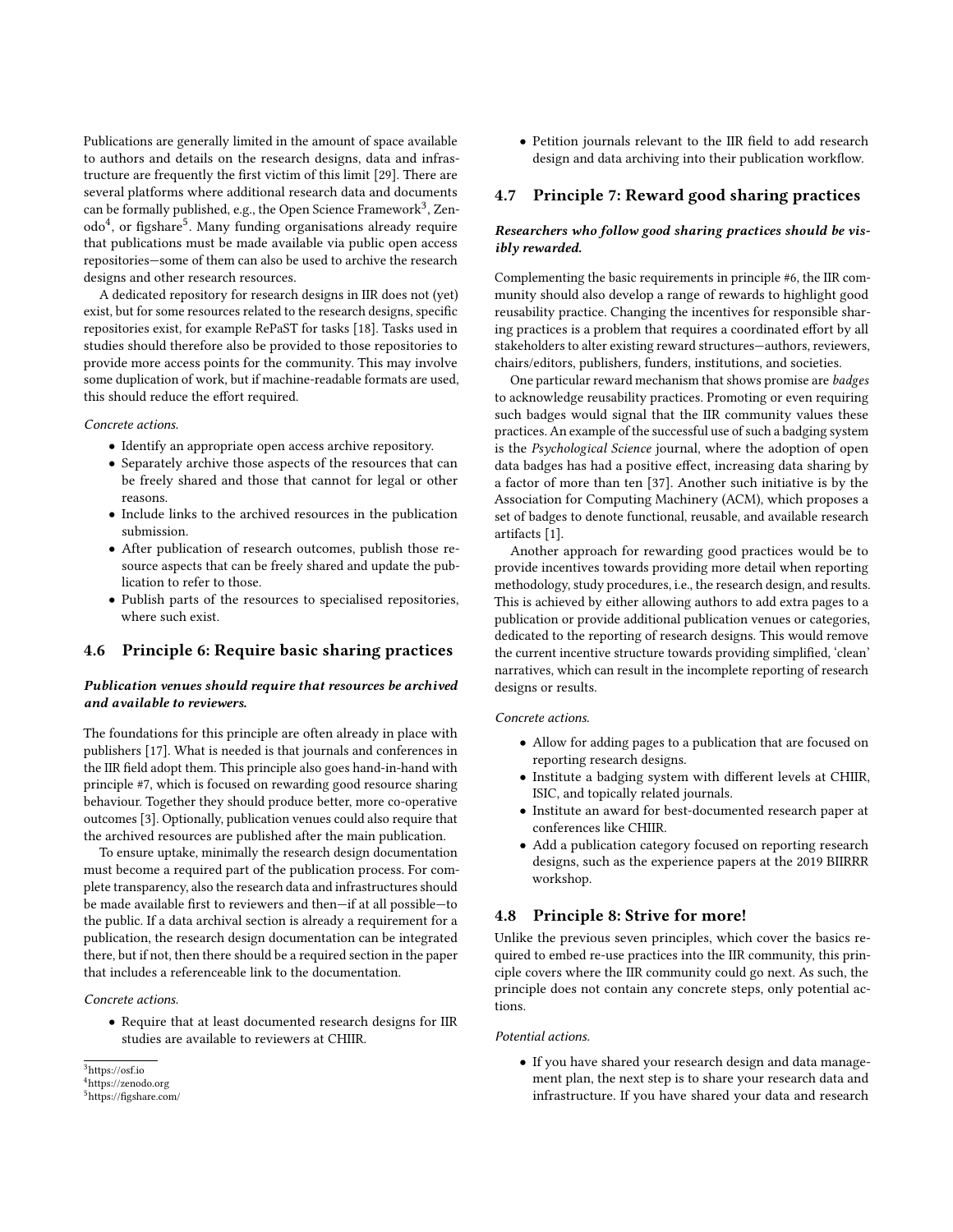infrastructure, the next step is to add documentation. Documentation can have different levels of detail and explicitness and different levels of structure and adherence to conventions. In the next section we offer concrete suggestions for increasing levels of documentation and sharing.

- Beyond sharing the designs, infrastructure and data of your research, you could pre-register your IIR studies, including hypotheses that are to be tested. There is a call for more transparency, including pre-registration of studies and hypotheses, across an increasing number of fields [\[31,](#page-7-26) [35,](#page-8-30) [61\]](#page-8-31). Although a significant part of our research is exploratory, where we do not have a very specific hypothesis to test, there are many studies where we have very concrete and specific questions and hypotheses. Pre-registration of the design, setup and hypotheses of such a study helps others to understand the original motivation behind the design and setup of the study, so that its components can more easily be re-used and compared against.
- Another step beyond sharing resources is to try to reproduce an IIR study. This requires a deep understanding of the theory as well as the research design of the original study. With proper re-use of IIR research resources, this type of reproducibility study could be used for graduate work. Organizing dedicated reproducibility tracks at conferences for Master's or PhD students and their supervisors could provide great training opportunities as well as a deeper understanding of which original studies truly contribute to our understanding of information seeking behavior.

# <span id="page-6-0"></span>5 THE WAY FORWARD

# <span id="page-6-1"></span>5.1 Five Levels of IIR Resource Re-Use

Inspired by the Five Star Linked Data system [\[28\]](#page-7-31), which describes a hierarchy of steps to increase the level of openness and linking in data, we envision a five-level system for data archiving and documentation to increase the re-use of IIR resources. While level five is the ultimate objective for ensuring open documentation and re-use, every level contributes to a more standardized, documented and re-usable resource space for IIR. The levels build upon each other: a level can only be reached if the levels that come before it have already been accomplished. The last three levels are advanced levels, which depend on open and long-term accessible repositories and data models for structured documentation. While there are examples for research design and research data repositories available, there is no dedicated repository for IIR resources.

• Level 1: Documentation of the resources in the research publication. The description of the research design, data and infrastructure in the publication describing the study is already a community standard. We have included this as a first level, because very often, the description of the methodology and data lacks sufficient detail or is necessarily abbreviated because of typical length restrictions in conference and journal papers. Length restrictions should not preclude authors from at least precisely describing their research designs.

- Level 2: Extended documentation of the resources on a project website. To overcome information gaps and therefore challenges in reproducibility and re-use because of brevity restrictions, the study should be documented extensively on a publicly reachable website, which the authors create and maintain. Even though there is a risk that such websites may disappear, we argue that this level represents an important step. First, even if the documentation does completely or partially disappear after some time, this is still preferable over not having had any documentation at all. Second, 'free' and long-term options such as GitHub Pages are widely available, ensuring at least medium-term availability.
- Level 3: Structured documentation of research design in a repository. Documenting the research design in an openly accessible repository overcomes the challenges of maintenance and continuity within a research group, when researchers are leaving. Documenting research designs in a structured way using a community-accepted data model, which includes the necessary information to reproduce an experiment—does not only provide a guideline on how to document research designs, but also makes them comparable across studies.
- Level 4: Structured and documented archival of research design + research data. While documenting a research design in an open repository is relatively straight-forward, because it shouldn't incur any rights or permission issues, this next level requires not only the documentation of the research design, but also the documentation and the archiving of the generated research data in a repository. Preparing research data for publication on a repository does not only include the documentation and preparation of the data, but also involves rights clearance, which sometimes is more difficult than the documentation (see principle 3).
- Level 5: Structured and documented open archival of research design + research data + research infrastructure. Ultimate reuse opportunities are provided, if not only the research design and research data are made available, but also the research system, so that other groups can experiment with it. Since research software is rarely stable and well-documented [\[22\]](#page-7-12), this is may be an even bigger challenge then documenting and archiving research designs and research data, as evident from the lack of re-use of IIR research software [\[25,](#page-7-16) [54,](#page-8-22) [57\]](#page-8-12) and research software in general [\[2,](#page-7-17) [14,](#page-7-18) [21\]](#page-7-19).

Our five levels of archiving and documentation align well with the continuum of local to global (re-)use proposed by the US National Science Board [\[59\]](#page-8-17) referenced also in Section 2.2. The more types of resources are shared and the more they are documented in a structured and standardized manner, the more we move IIR resources from local use to global re-use.

# 5.2 The Manifesto and the Future

Despite broad agreement over the necessity of being able to reproduce experimental research, the current academic infrastructure does not reward reproducibility studies the same way it rewards original work. This results in the overwhelming majority of research effort being directed at new research before the community has been able to properly verify the veracity and generalizability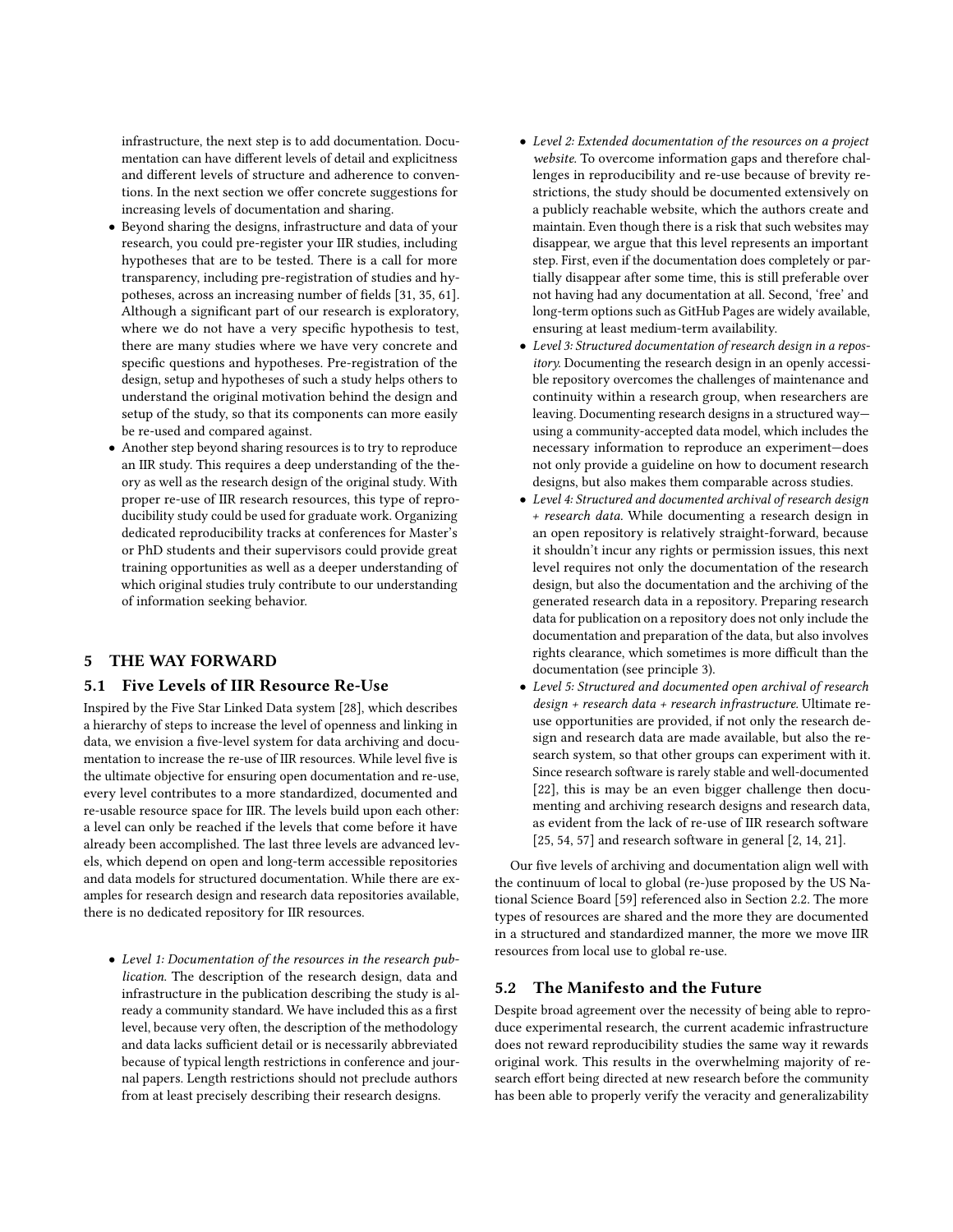of recent research. If original work is required for publication, one might argue that making research resources re-usable may not be a worthwhile objective for the community to pursue.

While we believe that documenting and re-using research resources will also support original research and improve good scientific practice, another important application area for resource documentation and sharing is education and community growth. Students, young researchers and others entering the community will equally benefit from having resources available to attempt to reproduce IIR studies for their introduction to the field.

The aim of this paper is to enable a community discussion on the role of sharing and re-use of resources in IIR research, what we should strive for and how to get there. This manifesto should be discussed by the entire community and modified where necessary to ensure broad consensus. Moreover, as our eighth principle indicates, our shared understanding of how to best facilitate resource re-use develops over time, so our principles should be adapted according to new insights. Therefore, the manifesto should be treated as a living document, with this paper being merely the first version. One idea is to maintain a community repository with up-to-date best practices and resources, including this and future versions of the manifesto.

# REFERENCES

- <span id="page-7-25"></span>[1] ACM. 2020. Artifact Review and Badging. https://www.acm.org/publications/policies/artifact-review-badging.
- <span id="page-7-17"></span>[2] Alice Allen, Cecilia Aragon, Christoph Becker, Jeffrey Carver, Andrei Chis, Benoit Combemale, Mike Croucher, Kevin Crowston, Daniel Garijo, Ashish Gehani, Carole Goble, Robert Haines, Robert Hirschfeld, James Howison, Kathryn Huff, Caroline Jay, Daniel S. Katz, Claude Kirchner, Katie Kuksenok, Ralf Lämmel, Oscar Nierstrasz, Matt Turk, Rob van Nieuwpoort, Matthew Vaughn, and Jurgen J. Vinju. 2017. Engineering Academic Software (Dagstuhl Perspectives Workshop 16252). Dagstuhl Manifestos 6, 1 (2017), 1–20.<https://doi.org/10.4230/DagMan.6.1.1>
- <span id="page-7-30"></span>[3] J. Andreoni, W. Harbaugh, and L. Vesterlund. 2003. The Carrot or the Stick: Rewards, Punishments, and Cooperation. American Economic Review 93, 3 (2003), 893–902.
- <span id="page-7-8"></span>[4] Toine Bogers, Samuel Dodson, Luanne Freund, Maria Gäde, Mark Hall, Marijn Koolen, Vivien Petras, Nils Pharo, and Mette Skov. 2019. Overview of the CHIIR 2019 Workshop on Barriers to InteractiveIR Resources Re-use (BIIRRR 2019). In CEUR Workshop Proceedings, Vol. 2337. CEUR-WS.org, Aachen, Germany, 1–6. <http://ceur-ws.org/Vol-2337/overview.pdf>
- <span id="page-7-7"></span>[5] Toine Bogers, Maria Gäde, Mark M. Hall, Vivien Petras, and Mette Skov. 2017. Lessons Learned from the CHiC and SBS Interactive Tracks: A Wishlist for Interactive IR Evaluation. In Proceedings of the Second Workshop on Supporting Complex Search Tasks co-located with the ACM SIGIR Conference on Human Information Interaction & Retrieval (CHIIR 2017), Oslo, Norway, March 11, 2017 (CEUR Workshop Proceedings, Vol. 1798), Marijn Koolen, Jaap Kamps, Toine Bogers, Nicholas J. Belkin, Diane Kelly, and Emine Yilmaz (Eds.). CEUR-WS.org, Aachen, Germany, 11–14.<http://ceur-ws.org/Vol-1798/paper2.pdf>
- <span id="page-7-9"></span>[6] Toine Bogers, Maria Gäde, Mark Michael, Luanne Freund, Marijn Koolen, Vivien Petras, and Mette Skov. 2018. Report on the workshop on barriers to interactive IR resources re-use (BIIRRR 2018). ACM SIGIR Forum 52, 1 (2018), 119–128.
- <span id="page-7-13"></span>Christine L Borgman. 2012. The Conundrum of Sharing Research Data. Journal of the American Society for Information Science and Technology 63, 6 (2012), 1059– 1078.
- <span id="page-7-14"></span>[8] Christine L Borgman. 2015. Big data, little data, no data: Scholarship in the networked world. MIT press, Cambridge, MA.
- <span id="page-7-22"></span>[9] Pia Borlund. 2003. The IIR evaluation model: a framework for evaluation of interactive information retrieval systems. Information research 8, 3 (2003), 8–3.
- <span id="page-7-10"></span>[10] Julianne Cheek. 2008. Research design. In The SAGE encyclopedia of qualitative research methods. SAGE Publications, Inc., Thousand Oaks, CA, 762–764.
- <span id="page-7-0"></span>[11] Henry Chesbrough and Jim Spohrer. 2006. A Research Manifesto for Services Science. Commun. ACM 49, 7 (July 2006), 35–40.
- <span id="page-7-24"></span>[12] Jon F. Claerbout and Martin Karrenbach. 1992. Electronic Documents give Reproducible Research a New Meaning. In SEG Technical Program Expanded Abstracts 1992. Society of Exploration Geophysicists, Tulsa, OK, 601–604.
- <span id="page-7-1"></span>[13] Rosaria Conte, Nigel Gilbert, Giulia Bonelli, Claudio Cioffi-Revilla, Guillaume Deffuant, Janos Kertesz, Vittorio Loreto, Suzy Moat, J-P Nadal, Anxo Sanchez, et al. 2012. Manifesto of computational social science. The European Physical Journal Special Topics 214, 1 (2012), 325–346.
- <span id="page-7-18"></span>[14] Joenio Costa, Paulo Meirelles, and Christina Chavez. 2018. On the Sustainability of Academic Software: The Case of Static Analysis Tools. In Proceedings of the XXXII Brazilian Symposium on Software Engineering (Sao Carlos, Brazil) (SBES '18). Association for Computing Machinery, New York, NY, USA, 202–207. [https:](https://doi.org/10.1145/3266237.3266243) [//doi.org/10.1145/3266237.3266243](https://doi.org/10.1145/3266237.3266243)
- <span id="page-7-11"></span>[15] John W. Creswell and J. David Creswell. 2017. Research Design: Qualitative, Quantitative, and Mixed Methods Approaches. Sage Publications, Thousand Oaks, CA.
- <span id="page-7-2"></span>[16] Giorgio De Michelis, Eric Dubois, Matthias Jarke, Florian Matthes, John Mylopoulos, Mike Papazoglou, Klaus Pohl, Joachim Schmidt, Carson Woo, and Eric Yu. 1997. Cooperative information systems: a manifesto. Accademic-Press, Cambridge, MA.<br>[17] Taylor & Francis. 2020.
- <span id="page-7-29"></span>Open and FAIR data sharing policy. https://authorservices.taylorandfrancis.com/data-sharing-policies/openand-fair/.
- <span id="page-7-21"></span>[18] Luanne Freund and Barbara M. Wildemuth. 2014. Documenting and Studying the Use of Assigned Search Tasks: RepAST. Proceedings of the American Society for Information Science and Technology 51, 1 (2014), 1–4.
- <span id="page-7-4"></span>[19] Maria Gäde, Mark Michael Hall, Hugo C. Huurdeman, Jaap Kamps, Marijn Koolen, Mette Skov, Toine Bogers, and David Walsh. 2016. Overview of the SBS 2016 Interactive Track. In Working Notes of the CLEF 2016 Conference (CEUR Workshop Proceedings, Vol. 1609), Krisztian Balog, Linda Cappellato, Nicola Ferro, and Craig Macdonald (Eds.). CEUR-WS.org, Aachen, Germany, 1024–1038.
- <span id="page-7-5"></span>[20] Maria Gäde, Mark Michael Hall, Hugo C. Huurdeman, Jaap Kamps, Marijn Koolen, Mette Skov, Elaine Toms, and David Walsh. 2015. Overview of the SBS 2015 Interactive Track. In Working Notes of the CLEF 2015 Conference (CEUR Workshop Proceedings, Vol. 1391), Linda Cappellato, Nicola Ferro, Gareth J. F. Jones, and Eric SanJuan (Eds.). CEUR-WS.org, Aachen, Germany, 14.
- <span id="page-7-19"></span>[21] Teresa Gomez-Diaz and Tomas Recio. 2019. On the evaluation of research software: the CDUR procedure. F1000Research 8 (2019). [https://doi.org/10.12688/](https://doi.org/10.12688/f1000research.19994.2) [f1000research.19994.2](https://doi.org/10.12688/f1000research.19994.2)
- <span id="page-7-12"></span>[22] Mark M Hall. 2019. To re-use is to re-write: experiences with re-using IIR experiment software. In CEUR Workshop Proceedings, Vol. 2337. CEUR-WS.org, Aachen, Germany, 19–23.
- <span id="page-7-27"></span>[23] Mark Michael Hall and Toine Bogers. 2020. A Standardised Format for Exchanging User Study Instruments. In Proceedings of the 2020 Conference on Human Information Interaction and Retrieval. ACM, New York City, NY, 457–461.
- <span id="page-7-6"></span>[24] Mark Michael Hall, Hugo C. Huurdeman, Marijn Koolen, Mette Skov, and David Walsh. 2014. Overview of the INEX 2014 Interactive Social Book Search Track. In Working Notes of the CLEF 2014 Conference (CEUR Workshop Proceedings, Vol. 1180), Linda Cappellato, Nicola Ferro, Martin Halvey, and Wessel Kraaij (Eds.). CEUR-WS.org, Aachen, Germany, 480–493.
- <span id="page-7-16"></span>[25] Mark M Hall, Spyros Katsaris, and Elaine Toms. 2013. A Pluggable Interactive IR Evaluation Work-bench. In European Workshop on Human-Computer Interaction and Information Retrieval. Springer, Heidelberg, Germany, 35–38.
- <span id="page-7-3"></span>[26] Diana Hicks, Paul Wouters, Ludo Waltman, Sarah De Rijcke, and Ismael Rafols. 2015. Bibliometrics: the Leiden Manifesto for research metrics. Nature 520, 7548 (2015), 429–431.
- <span id="page-7-23"></span>[27] Stephen Hilgartner and Sherry I. Brandt-Rauf. 1994. Data Access, Ownership, and Control: Toward Empirical Studies of Access Practices. Knowl-<br>edge 15, 4 (1994), 355–372. https://doi.org/10.1177/107554709401500401 https://doi.org/10.1177/107554709401500401 arXiv[:https://doi.org/10.1177/107554709401500401](https://arxiv.org/abs/https://doi.org/10.1177/107554709401500401)<br>Timothy Holborn. 2014. What is 5
- <span id="page-7-31"></span>[28] Timothy Holborn. 2014. What is 5 Star Linked Data? https://www.w3.org/community/webize/2014/01/17/what-is-5-star-linkeddata/.
- <span id="page-7-28"></span>[29] Hugo C. Huurdeman, Jaap Kamps, and Max L. Wilson. 2019. The Multi-Stage Experience: the Simulated Work Task Approach to Studying Information Seeking Stages. In Proceedings of the CHIIR 2019 Workshop on Barriers to Interactive IR Resources Re-use co-located with the ACM SIGIR Conference on Human Information Interaction and Retrieval, BIIRRR@CHIIR 2019, Glasgow, UK, March 14, 2019 (CEUR Workshop Proceedings, Vol. 2337), Toine Bogers, Samuel Dodson, Maria Gäde, Luanne Freund, Mark M. Hall, Marijn Koolen, Vivien Petras, Nils Pharo, and Mette Skov (Eds.). CEUR-WS.org, Aachen, Germany, 7–13. [http://ceur-ws.org/Vol-](http://ceur-ws.org/Vol-2337/paper1.pdf)[2337/paper1.pdf](http://ceur-ws.org/Vol-2337/paper1.pdf)
- <span id="page-7-20"></span>[30] Diane Kelly. 2009. Methods for Evaluating Interactive Information Retrieval Systems with Users. Foundations and Trends in Information Retrieval 3, 1–2 (2009), 1–224.
- <span id="page-7-26"></span>[31] Florian G Kern and Kristian Skrede Gleditsch. 2017. Exploring pre-registration and pre-analysis plans for qualitative inference. Preprint ahead of publication (2017), 1–15.
- <span id="page-7-15"></span>[32] Youngseek Kim and Melissa Adler. 2015. Social scientists' data sharing behaviors: Investigating the roles of individual motivations, institutional pressures, and data repositories. International journal of information management 35, 4 (2015), 408–418.